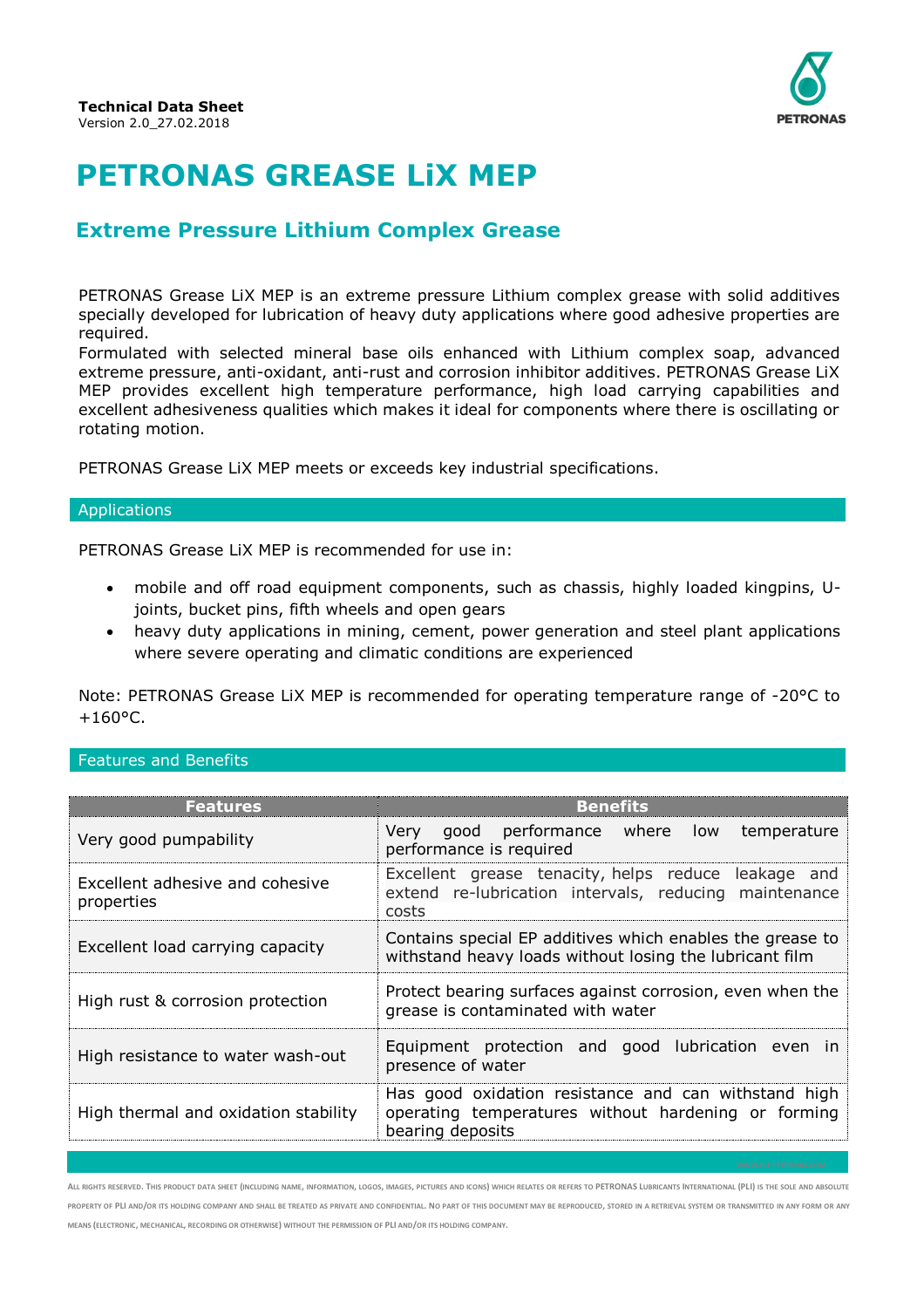

# **PETRONAS GREASE LiX MEP**

## **Extreme Pressure Lithium Complex Grease**

#### Typical Properties

| <b>Characteristic</b>                                        | <b>Method</b>     | <b>Specification</b> | <b>LiX MEP</b> |
|--------------------------------------------------------------|-------------------|----------------------|----------------|
| Thickener Type                                               |                   | Lithium              | Lithium        |
|                                                              |                   | Complex              | Complex        |
| <b>NLGI</b>                                                  | ASTM D217         | 2                    | $\overline{2}$ |
| Color                                                        | Visual            | Grey                 | Grey           |
| Worked Penetration, mm/10                                    | ASTM D217         | $265 - 295$          | 282            |
| Worked Penetration 100.000x, Penetration Change, mm/10, Max. | ASTM D217         | $+20$                | $+15$          |
| Oil Separation, Mass %, Max.                                 | <b>ASTM D1742</b> | 5                    | 4              |
| Dropping Point, °C, Min.                                     | ASTM D2265        | 260                  | 265            |
| Four Ball Wear, mm, Max.                                     | ASTM D2266        | 0.50                 | 0.40           |
| Four Ball EP Weld Point, Min.                                | ASTM D2596        | 250                  | 315            |
| Roll Stability, % of Penetration Change, Max.                | <b>ASTM D1831</b> | 10                   | 8              |
| Wheel Bearing Leakage, grams, Max.                           | <b>ASTM D4290</b> | $\mathbf{8}$         | $\overline{7}$ |
| Water Washout, %, Max.                                       | <b>ASTM D1264</b> | 8                    | 5              |
| Water Spray off, %, Max.                                     | ASTM D4049        | 30                   | 20             |
| Rust Protection, rating                                      | <b>ASTM D1743</b> | Pass                 | Pass           |
| Base Oil Viscosity @40°C, cSt                                | ASTM D445         | $450 - 470$          | 460            |
| Molybdenum Disulfide, Mass %                                 |                   | 3                    | 3              |

All technical data is provided for reference only / SS is available upon request including quality control limits

#### Performance Levels

- DIN 51502 KFP2N-20
- ISO 12924 XBDIB2

ALL RIGHTS RESERVED. THIS PRODUCT DATA SHEET (INCLUDING NAME, INFORMATION, LOGOS, IMAGES, PICTURES AND ICONS) WHICH RELATES OR REFERS TO PETRONAS LUBRICANTS INTERNATIONAL (PLI) IS THE SOLE AND ABSOLUTE PROPERTY OF PLI AND/OR ITS HOLDING COMPANY AND SHALL BE TREATED AS PRIVATE AND CONFIDENTIAL. NO PART OF THIS DOCUMENT MAY BE REPRODUCED, STORED IN A RETRIEVAL SYSTEM OR TRANSMITTED IN ANY FORM OR ANY **MEANS (ELECTRONIC, MECHANICAL, RECORDING OR OTHERWISE) WITHOUT THE PERMISSION OF PLI AND/OR ITS HOLDING COMPANY.**